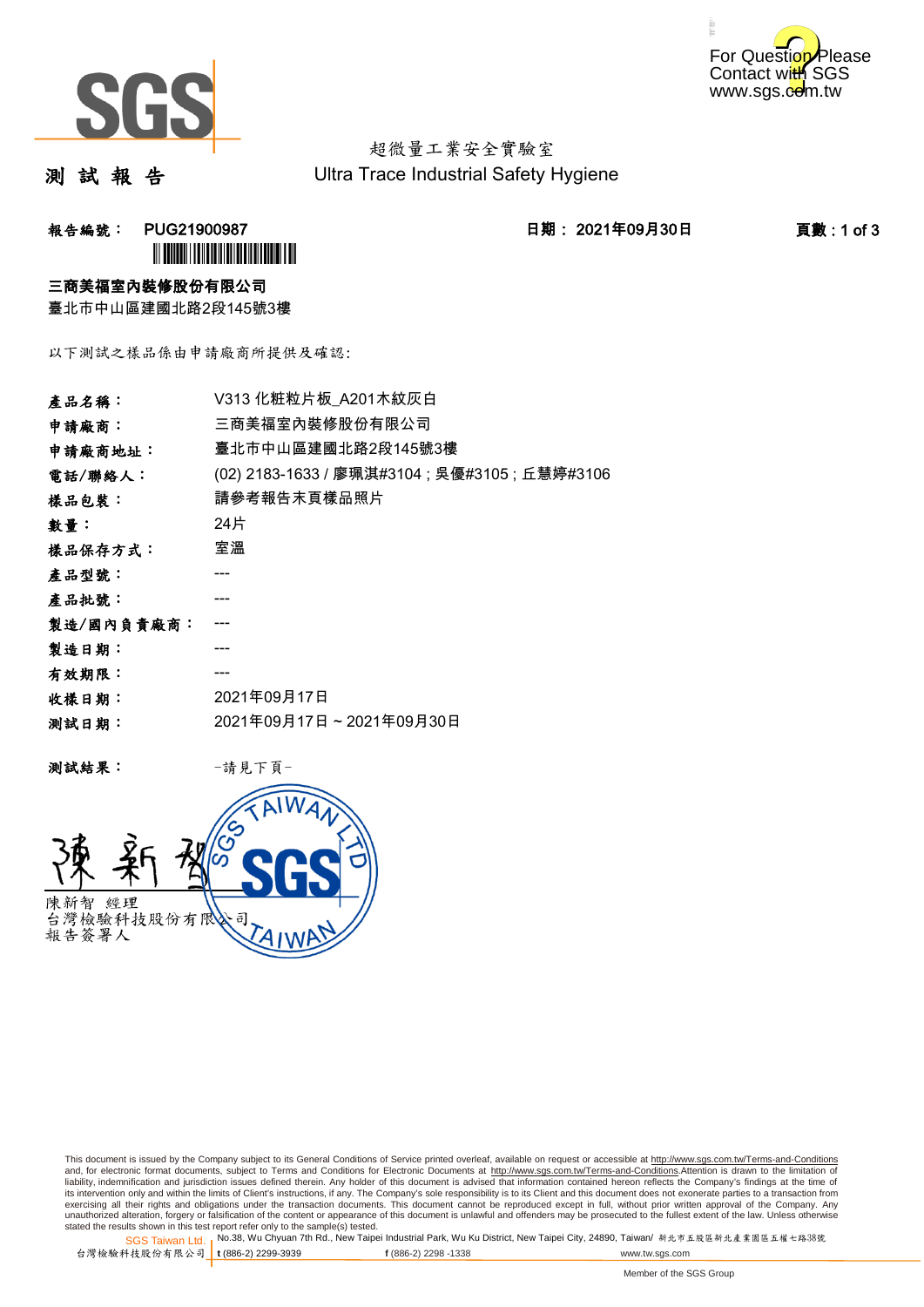

### 超微量工業安全實驗室 Ultra Trace Industrial Safety Hygiene

測 試 報 告

**報告編號: PUG21900987 日期: 2021年09月30日 頁數:2 of 3** 

# **III DUANII IIII DUANII III**

#### 三商美福室內裝修股份有限公司

臺北市中山區建國北路2段145號3樓

#### 測試結果:

| 测試項目       | CAS NO.   | 測試方法                                | 測試<br>結果 | 定量/偵測<br>極限 | 單位                                    |
|------------|-----------|-------------------------------------|----------|-------------|---------------------------------------|
| 甲醛釋出量      | ---       | $- - -$                             | ---      | $--$        | $\hspace{0.05cm}$ – $\hspace{0.05cm}$ |
| ┃甲醛釋出量-平均值 | $50-00-0$ | ┃本測試參考CNS2215,以分光光度計<br>(UV/VIS)檢測。 | 1.32     | 0.0290      | mg/L                                  |
| ┃甲醛釋出量-最大值 | $50-00-0$ | 本測試參考CNS2215,以分光光度計 <br>(UV/VIS)檢測。 | 1.32     | 0.0290      | mg/L                                  |

備註:

1.測試報告僅就委託者之委託事項提供測試結果,不對產品合法性做判斷。

2. 本測試報告之所有檢驗內容,均依委託事項執行檢驗,如有不實,願意承擔完全責任。

3. 本報告不得分離,分離使用無效。

4.若該測試項目屬於定量分析則以「定量極限」表示;若該測試項目屬於定性分析則以「偵測極限」表示。

6.甲醛釋出量: 5.低於定量極限/偵測極限之測定值以「N.D.」或「 陰性」表示。微生物測試低於定量極限以「<定量極限值」表示。

| 記號   | 甲醛釋出量平均值 | 甲醛釋出量最大值 |
|------|----------|----------|
|      | $0.3$ 以下 | $0.4$ 以下 |
| ه -ا | $0.5$ 以下 | $0.7$ 以下 |
| ່າ   | 1.5以下    | $2.1$ 以下 |

- END -

SGS Taiwan Ltd. 1 stated the results shown in this test report refer only to the sample(s) tested.<br>Stated the results shown in this test report refer only to the sample(s) tested.

台灣檢驗科技股份有限公司

This document is issued by the Company subject to its General Conditions of Service printed overleaf, available on request or accessible at http://www.sgs.com.tw/Terms-and-Conditions and, for electronic format documents, subject to Terms and Conditions for Electronic Documents at http://www.sgs.com.tw/Terms-and-Conditions.Attention is drawn to the limitation of liability, indemnification and jurisdiction issues defined therein. Any holder of this document is advised that information contained hereon reflects the Company's findings at the time of<br>its intervention only and within t exercising all their rights and obligations under the transaction documents. This document cannot be reproduced except in full, without prior written approval of the Company. Any<br>unauthorized alteration, forgery or falsifi